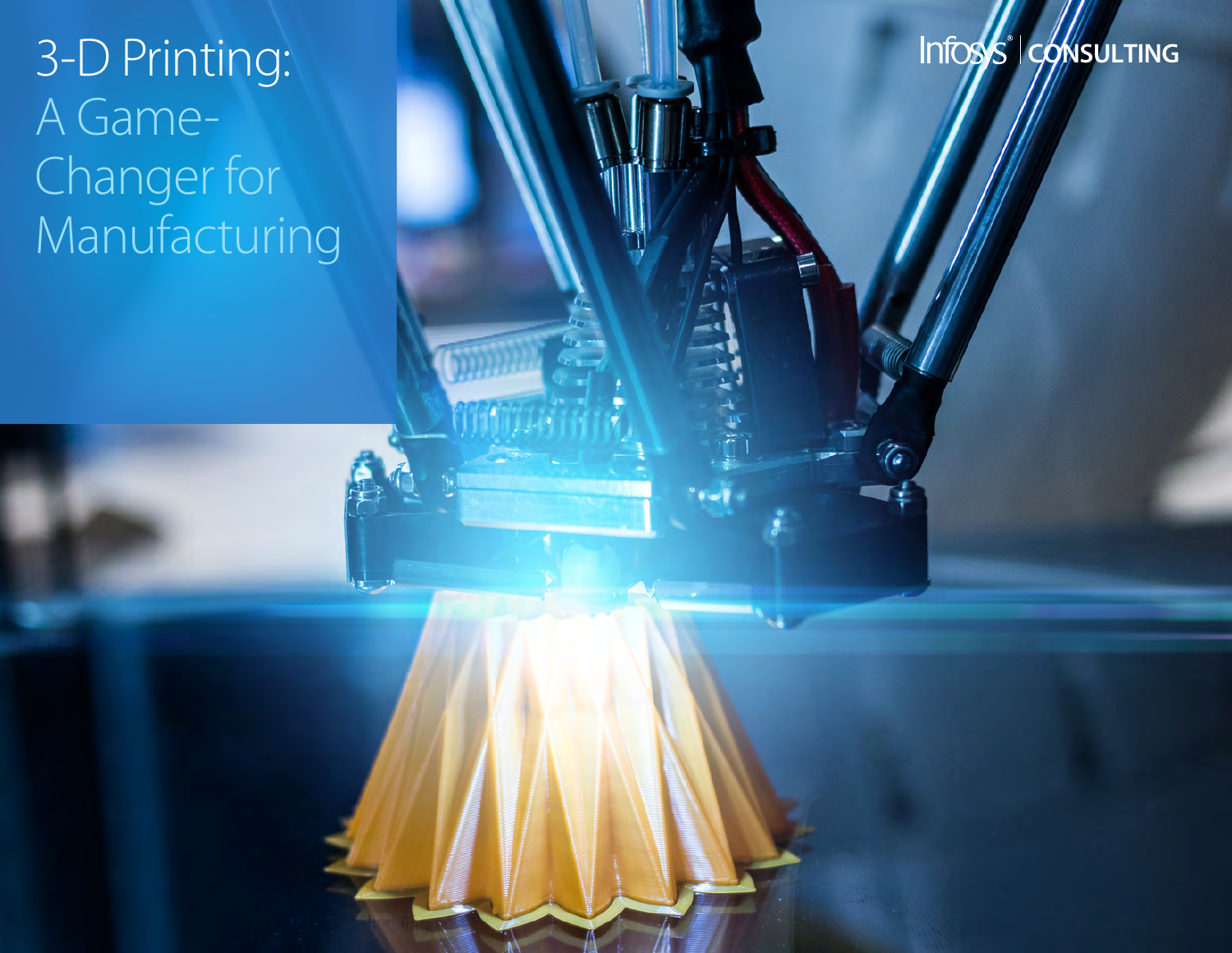# Table of Contents



## Infosys<sup>®</sup> | CONSULTING

| A Transformative Impact Across Industries |  |
|-------------------------------------------|--|
| Going Beyond Prototyping                  |  |
| Advances in Additive Manufacturing        |  |
| Customer Engagement                       |  |
| Location Strategy                         |  |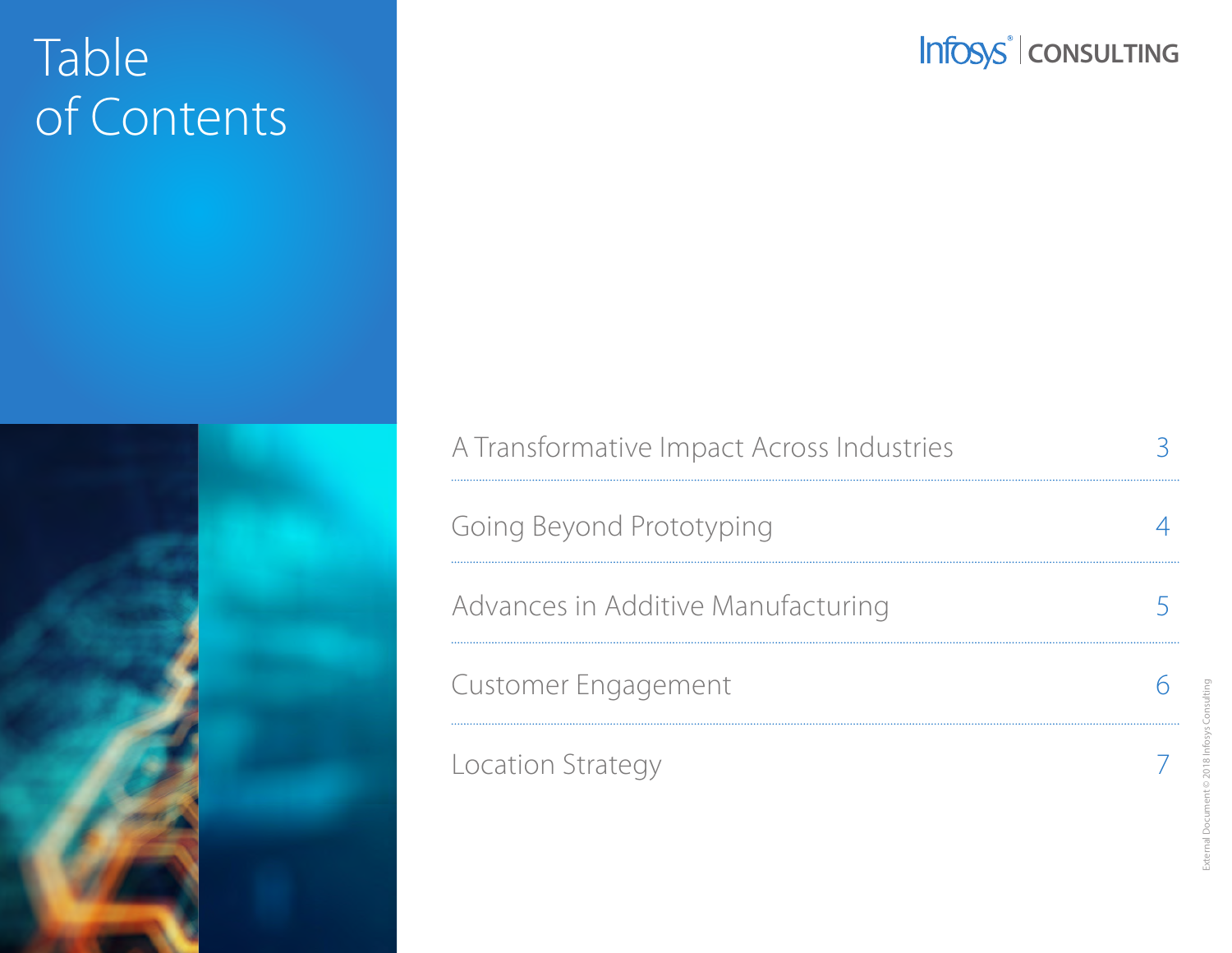# A Transformative Impact Across Industries



## **CONSULTING**

#### Additive Manufacturing into the Mainstream

In its early years, 3-D printing was defined more by what it wasn't – namely, fast or precise – than for what it was. The combination of slow production speeds and loose tolerances, combined with limitations on the materials that could be used for printing, meant that the parts produced offered little utility beyond early prototyping.

As additive manufacturing technology has advanced, these barriers have successively fallen away and 3-D printing now finds itself playing a transformative role in industries as diverse as toys to airplanes.

Attesting to the speed of this disruption, an industry CEO in the medical device space recently quipped, "The U.S. hearing aid industry converted to 100% additive manufacturing (3-D printing) in less than 500 days, and not one company that stuck to traditional manufacturing methods survived."

In this two-part series, we will first explore the changes required of manufacturers to capitalize on the massive market opportunities introduced by additive manufacturing. In part two, we'll examine how these disruptions will force firms to modify operations internally and with the broader ecosystem.

#### Rapid market growth

Additive manufacturing market worldwide, development and forecast (in billions of euros)



Source: Forbes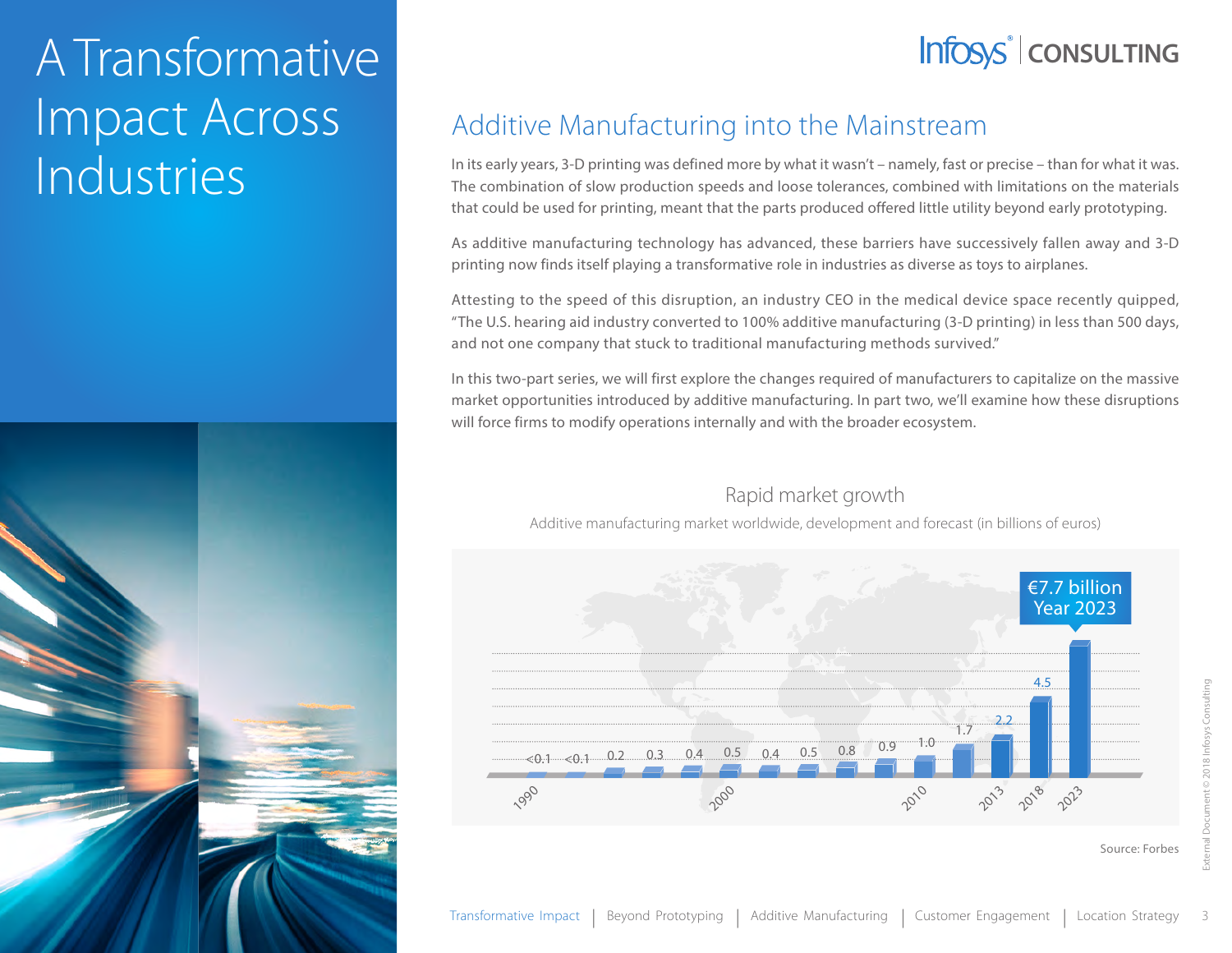# Four Key Areas Are Moving 3-D Printing Beyond Prototyping



## **CONSULTING**

#### The New Production Value Chain

Because prototyping has always been more about direction than precision, manufacturers were quick to deploy early 3-D printers to test new concepts. And because prototyping typically only requires a few units to be produced, additive manufacturing's superior responsiveness was able to successfully reduce prototype lead times from days or weeks to hours.

When firms were ready to move into actual production, they still needed to follow laborious processes to set up full-scale production lines. Consistent with historic norms, this also meant it was economically challenging to produce small, rapid batches of finished goods. This narrow role in the production value chain has rapidly changed as four dimensions advance in parallel:

- **• Speed:** The time it takes to produce parts via 3-D printing is rapidly accelerating. For example, Desktop Metal, a Boston-based firm, is now taking orders for 3-D printers that will ship in mid-2018 that promise to produce metal parts "at 100 times the speed and a twentieth of the cost of current systems."
- **• Materials:** The assortment of materials available to 3-D printing is expanding beyond plastics into a broad assortment of metals: stainless, gold, bronze, steel, nickel and even carbon fiber.
- **• Tolerances:** In the early days, 3-D printing tolerances were quite loose. Today, however, 3-D printing is enabling dimensional tolerances beyond +/- 0.2mm, bringing additive manufacturing into the realm of higher value-add production.
- **• Design:** The sophistication and, more importantly, flexibility of plans available in the market is rapidly expanding, providing the building blocks of higher-order design.

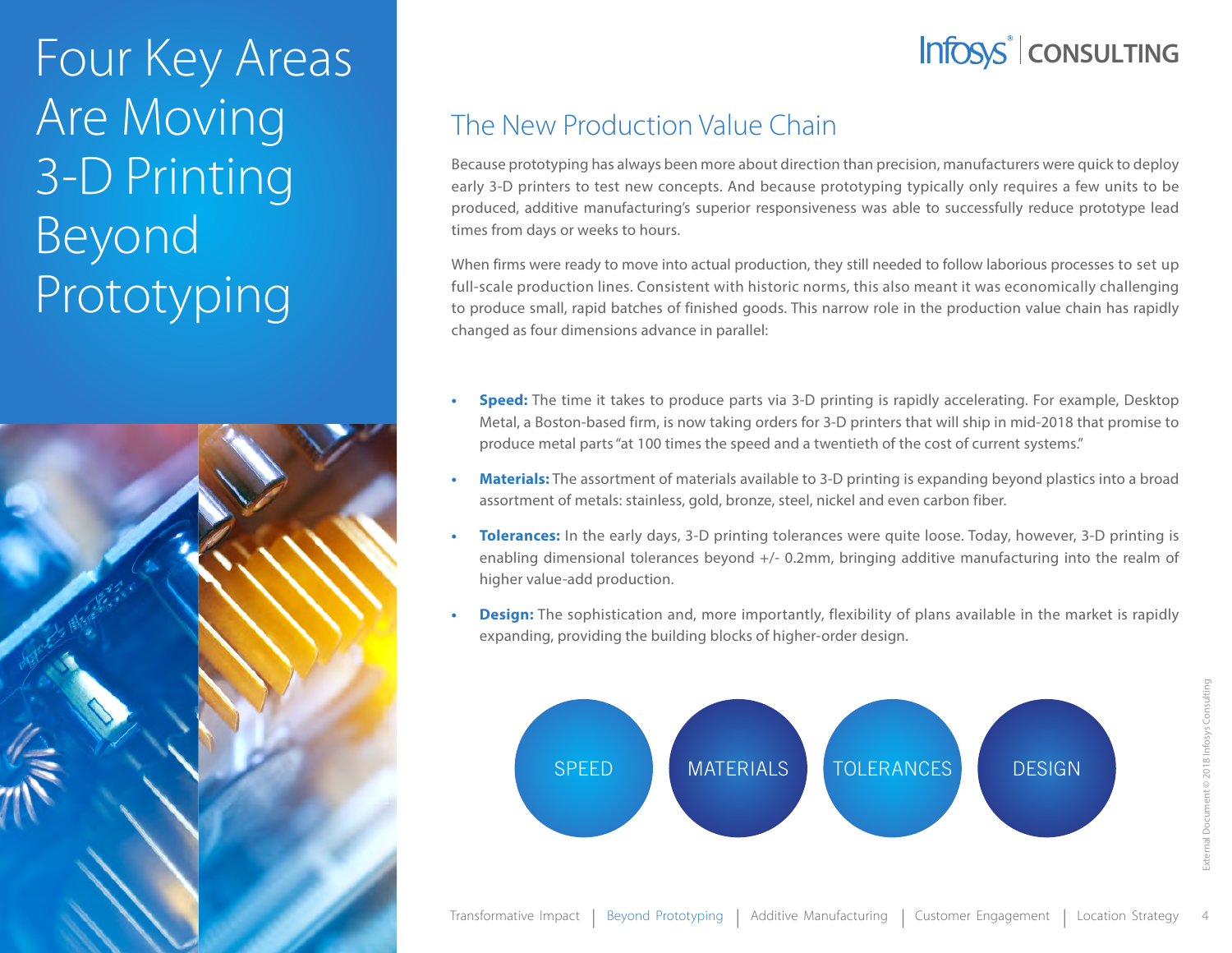# Advances in Additive Manufacturing



### An Impact on Organizations in 3 Important Areas

Taken collectively, the mentioned innovations are blurring the line between prototyping and full-scale production. And because 3-D printing plays by a different set of rules, many of the boundary conditions of traditional manufacturing are being removed, presenting firms with profound choices along three strategic vectors:

**1. Design:** Rapid changes to the source and number of designs that move beyond prototype into production.

- **2. Customer Engagement:** Expansion of the number of customer groups that are marketed and sold to.
- **3. Location:** Reshuffling of priorities driving the choice of where goods are produced.

#### Design

The 'Add to Cart'  $\begin{bmatrix} \mathbf{w} & \mathbf{A} \mathbf{d} \mathbf{w} \mathbf{G} \mathbf{u} \end{bmatrix}$  button that appears on Amazon's website, while appearing quite ordinary at first glance, happens to be the ultimate shape, color and size to maximize shopper purchases.

The defining quality of this button is not born from a psychometric analysis of the way this shade of orange makes people feel, but from the process used to get there. While Amazon does employ a large stable of well-credentialed designers, it was not a stroke of genius intuition that led them to this piece of clickable perfection. Instead, it was a well-honed process of rolling out a large number of prototypes and evaluating customer feedback (in their case, clicks) to see which exact permutation won.

This is a fundamentally different approach to design than the one traditionally used in manufacturing, which placed a very large premium on creating the "right" design prior to mass production. It's certainly true that manufacturing design has not been conducted in a vacuum – prototypes and user focus groups have long been leveraged – but there's a very big difference between asking a subset of curated people what design they prefer and actually releasing product variants to the market.

The dramatic removal of barriers to small-scale production will allow – and likely require – manufacturers to act more like **software companies** in the way they approach design. Instead of mass producing the design they believe is the correct one, companies will release several variants of a design and allowing customers to choose the varieties that are ultimately produced at scale. Taking it a step further, progressive firms will even offload the task of design directly to their customers, allowing them to build the products they want to buy.

## **CONSULTING**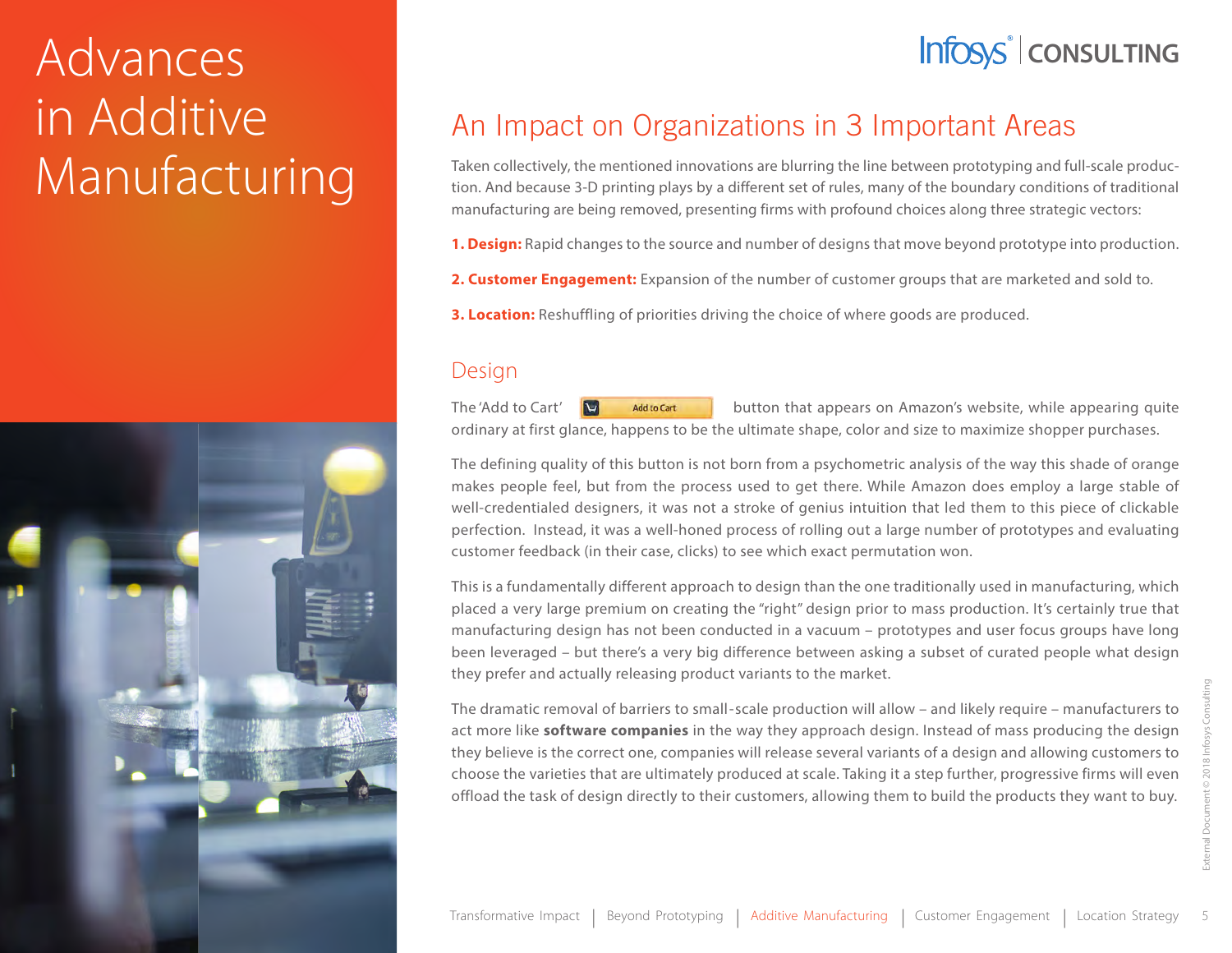# Customer Engagement in the Massive Single Lot Production Era



## **CONSULTING**

#### The Customer Long Tail: A New Dimension of Market Potential

In a world where economic feasibility meant producing products at a minimum level of scale, the long tail was a domain to be prudently avoided. Because of this, companies developed marketing channels designed to reach the largest cohorts of customers. This typically translated into mainstream forms of communication: television, trade journals and conventions.

With advances in additive manufacturing, however, it is now viable to deftly shift between designs and profitably produce lots as small as one. This new "Massive Single Lot Production Era" will have profound impacts on the types of customers who can be served and the corresponding means of interaction.

One of the defining elements of the digital era is that – through user groups, blogs and message boards – people can collaborate with other like-minded individuals on increasingly arcane topics. For companies who can now produce products with similar levels of specificity, the question becomes how they reach and service these long-tail customers, something that we will explore in part two of this series.

The Customer Long Tail Presents Massive Market Potential

**VIONTHLY SEARCHES** MONTHLY SEARCHES



# OF KEYWORDS

External Document © 2018 Infosys Consulting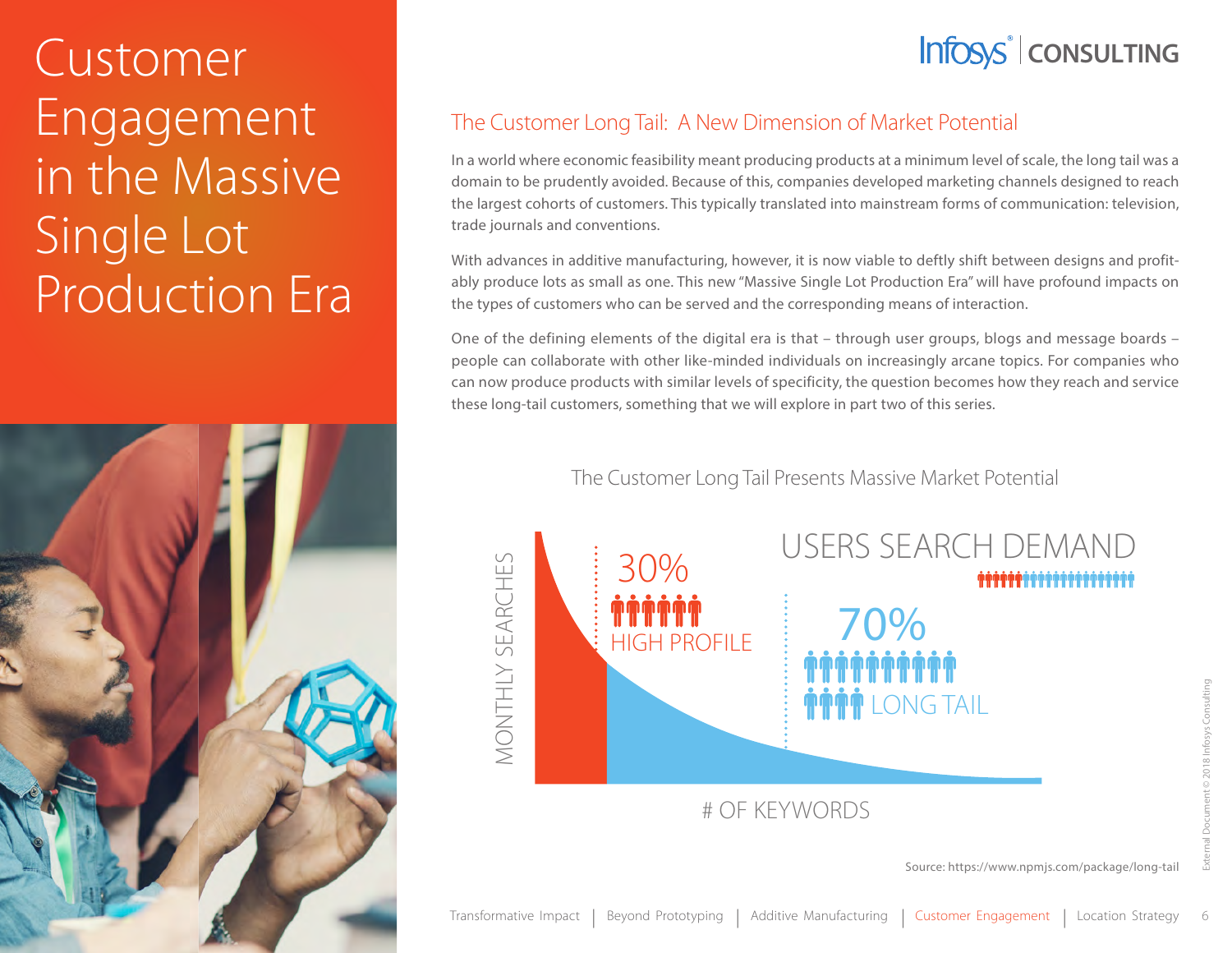# **Location** Strategy



#### Proximity to Customers Becomes a Key Driver

Over the past few decades, manufacturing has been engaged in an existential, political struggle around the location where products were produced. On one side were employees and politicians who wanted to keep jobs close to where demand for products historically existed and where manufacturing was originally done (e.g., Europe and the US). On the other side was the stark economic reality that price matters, and that labor was a more important input to production costs than transportation – math that made production offshoring a necessity for many companies.

In a world of massive single lot production driven by additive manufacturing, however, the defining economic inputs to the manufacturing process are materials, electricity and software. And because these all cost roughly the same amount regardless of the country they're located in, decisions around where to produce items becomes more about proximity to customers and corresponding shipping times.

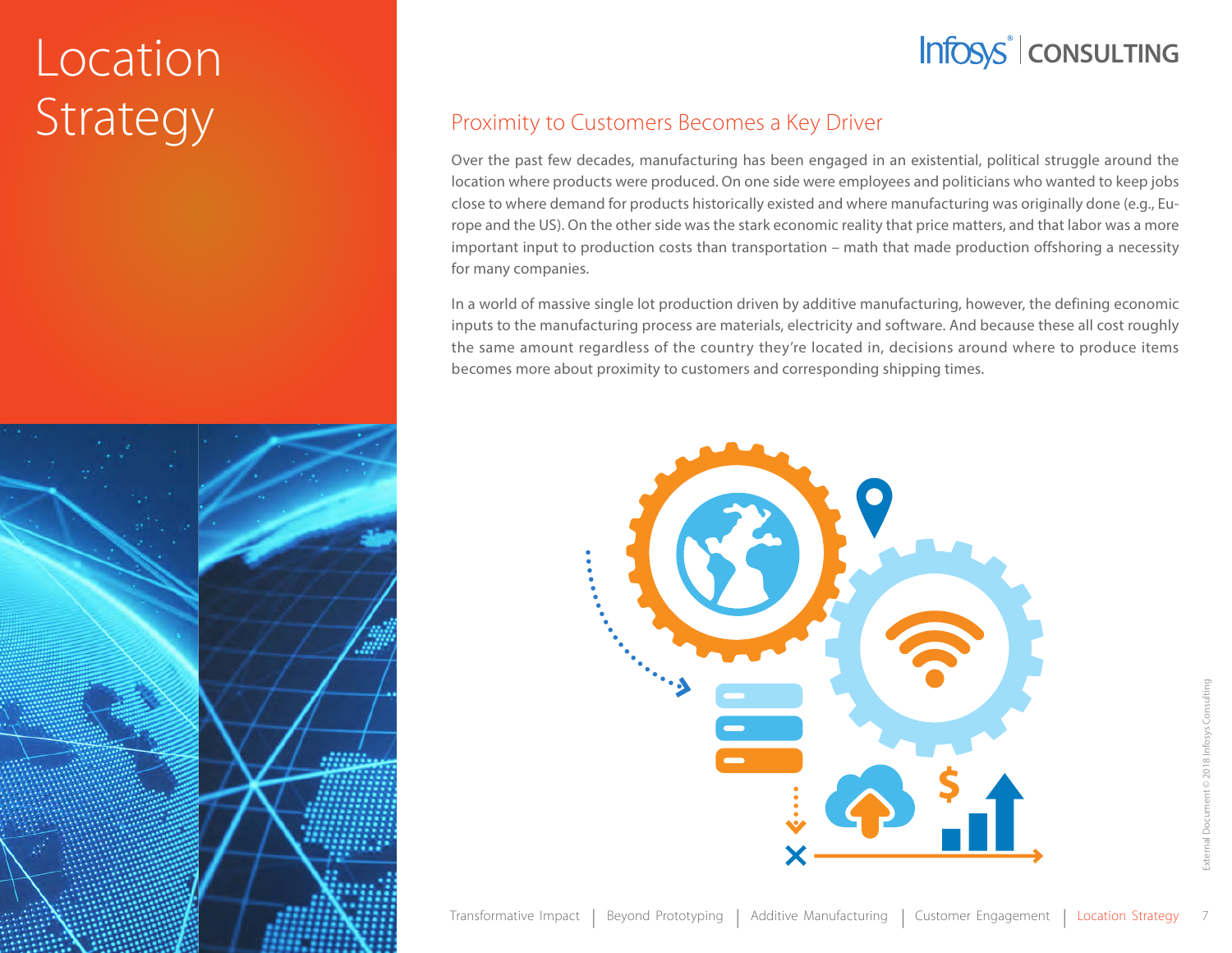# A New Way of Engaging with the External World

# 00000070 oddo1010101000c

## **CONSULTING**

## A Customer Focused Approach

This cocktail of changes related to design, target customers and location strategy is forcing manufacturers to fundamentally reconsider how to engage with the market.

Design morphs from a primarily internal process with orchestrated, isolated customer engagement to a highly collaborative dialogue that shifts a meaningful amount of power to end customers.

Customer segments grow exponentially, shifting from a focus on what unites large groups to what differentiates one individual from another.

And location strategy moves away from a labor arbitrage to a responsive, distributed network where proximity to customers and completely different cost drivers – such as electricity – once again become relevant (this last fact has a feeling of coming full circle – remember 150 years ago when manufacturers located themselves along rivers to access cheap, available power?)

In our next ebook, we will explore the changes companies should be making today to internal operations to accommodate these changes and explore strategies to create a flexible foundation to grow from.



8